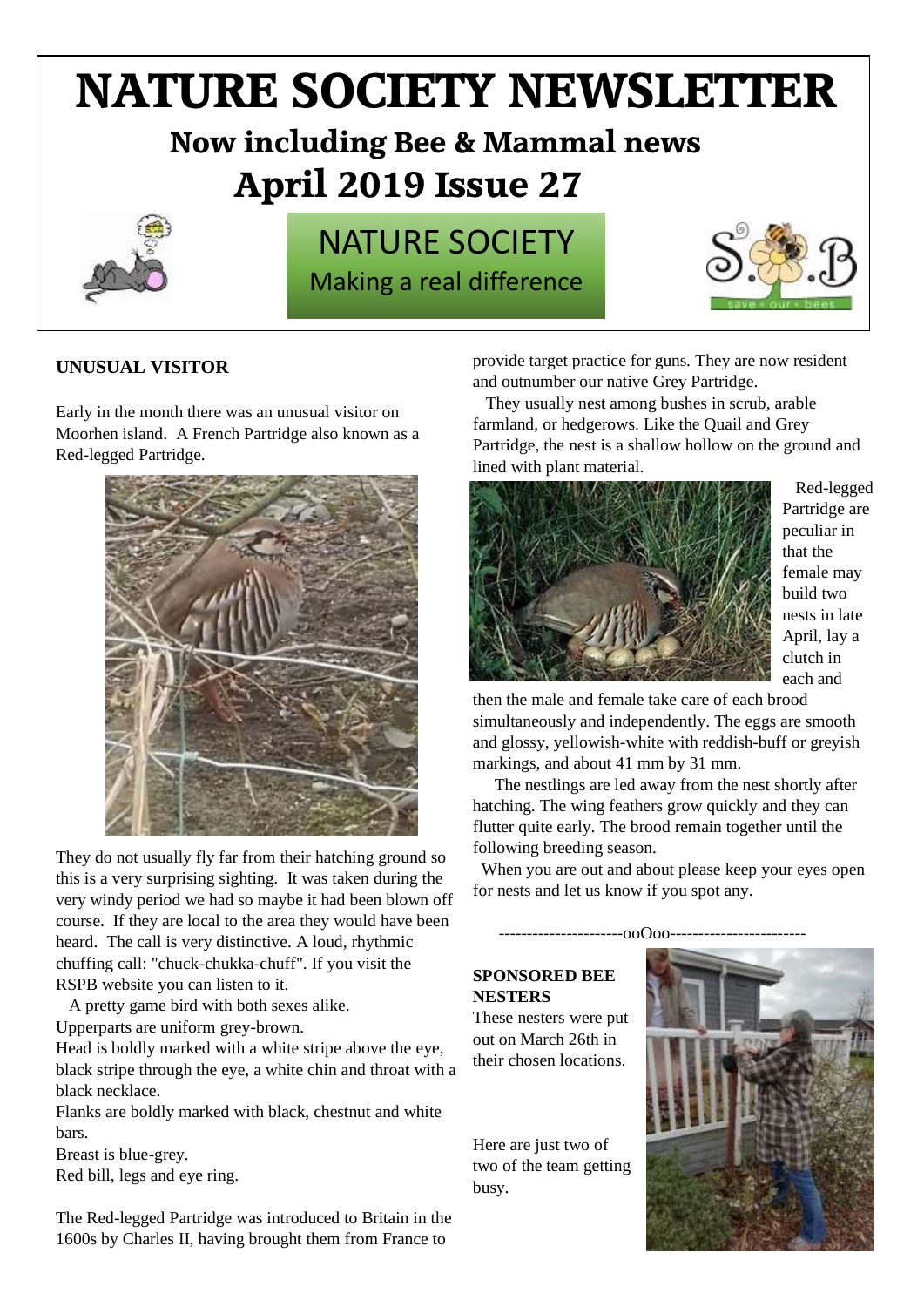



This one is Roy's and as you can see is located on the foraging trail.

All the nesters will have your names and location numbers on them.

It will be a few weeks yet before you see any nesting activity but the males should be making an appearance shortly and will be hanging around the release chambers waiting for the females. Keep your eyes open.





# LATEST NEWS

02.03.19 A frog squashed on the road by FB1

----------------------ooOoo------------------------

10.03.19 White-tailed bumblebee on heather on front of boat Grebe pontoon

10.03.19 Red-legged partridge on Moorhen island

17.03.19 Chiff-Chaff calling

20.03.19 Blue tits starting to nest in one of the nest boxes on edge of woodland.

20.03.19 First ducklings of the seaspn seen in the water by Veery pontoon

21.03.19 Dead Field vole on path to Grebe

Many Queen bumblebees now about across the Marina.

The White swans may be starting to nest on the island in the willow spiral field.

The registration form is now available for this fascinating evening on June 1st. Numbers limited to twenty-two persons so if you want to come along please ask in the office to get signed up.

 The last time a bat survey was carried out was seven years ago so it is going to be interesting to see what changes have occurred in that time. Especially now that the marina has more buildings and boats as well as more mature vegetation. Hedges and trees are vital hunting places for bats as they support a large and varied insect population.

 These are extremely good areas to watch for bats as they swoop around the leaves and branches, some will even the take insects and caterpillars directly from the leaves.

 The Daubentons bat specializes in hunting over the water so quite easy to see if you are sitting on your boat. ----------------------ooOoo------------------------

#### **NATURE WALK**

So sorry this had to be cancelled but as usual the weather was atrocious. Will try to plan another date on April. Look put for announcements.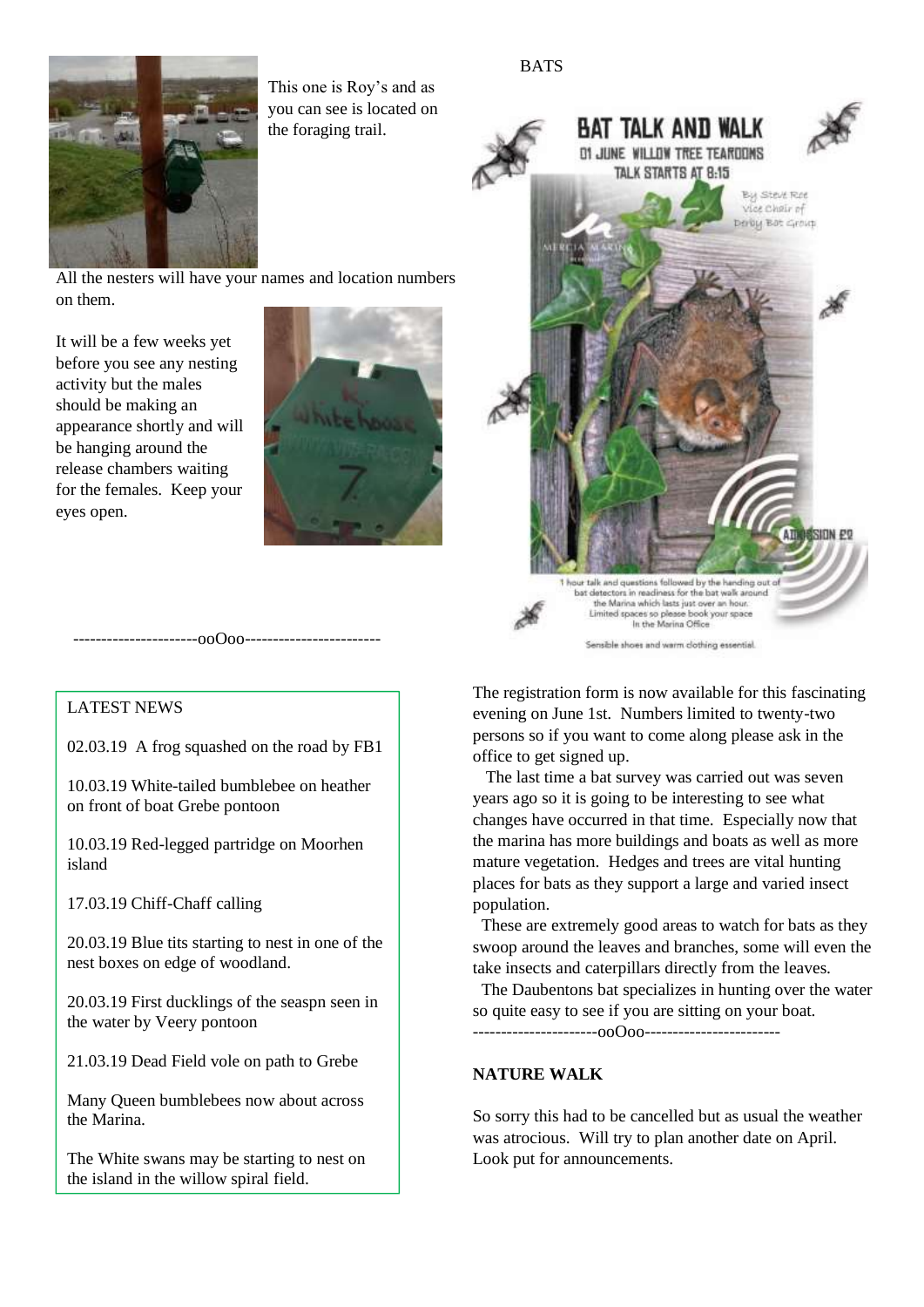#### **POEMS**

As promised these are the poems we had submitted for our competition.

SPRINGTIME By Nancy Harman

Sing a song of Springtime The sun is in the sky Birds are busy nesting Insects flying by Hibernations over Hedgehogs sniff the air Isn't earth a lovely place It's time we took more care



BUNGLE BEE By Tony Preston

Bungle Bee lives happily in his sponsored nest, in which kind boaters and lodge owners decided to invest Despite being clumsy and a little bit slow, one afternoon he goes about beesness the only way he does know

He talks to the wildlife and talks to the flowers before he knows it, Bungle has been gone for several hours!

He stumbles and bungles his way back to his house and inside is shocked to see a big brown mouse You're in the wrong house, you silly billy bee! Bungle makes a hasty exit and leaves quickly

I'm lost and I'm cold and I don't know what's best Should I make my bed here or search for my nest? He's picked up by a moorer who gives him a lift Don't worry, says Jane. I'll get you home swift Back home in his nest he reflects on his day That's another afternoon I bungled away



#### THE SNOWDROP By Trudy Fowler

Here I am In the dark Alone I have been growing upwards

What can I see? Light Eyes Staring down at me

Just a little more strength to feel the warmth of the sun And to see a smiling face looking at me…



ESCAPE By Jacqueline Croker

Blue & green are forever seen Duck and moorhen now and then Sunrise, sunset coy carp to pet A sunny day – The Milky Way

The ebb and flow, days come and go Moons wax and wane, wind turns to rain Storm and calm – here safe from harm Full of grace, a welcome place

Shimmering waves by ice enslaved. Summer, Autumn, Winter and Spring What other things does my home bring? Landscape, Waterscape, Nightscape…..Escape